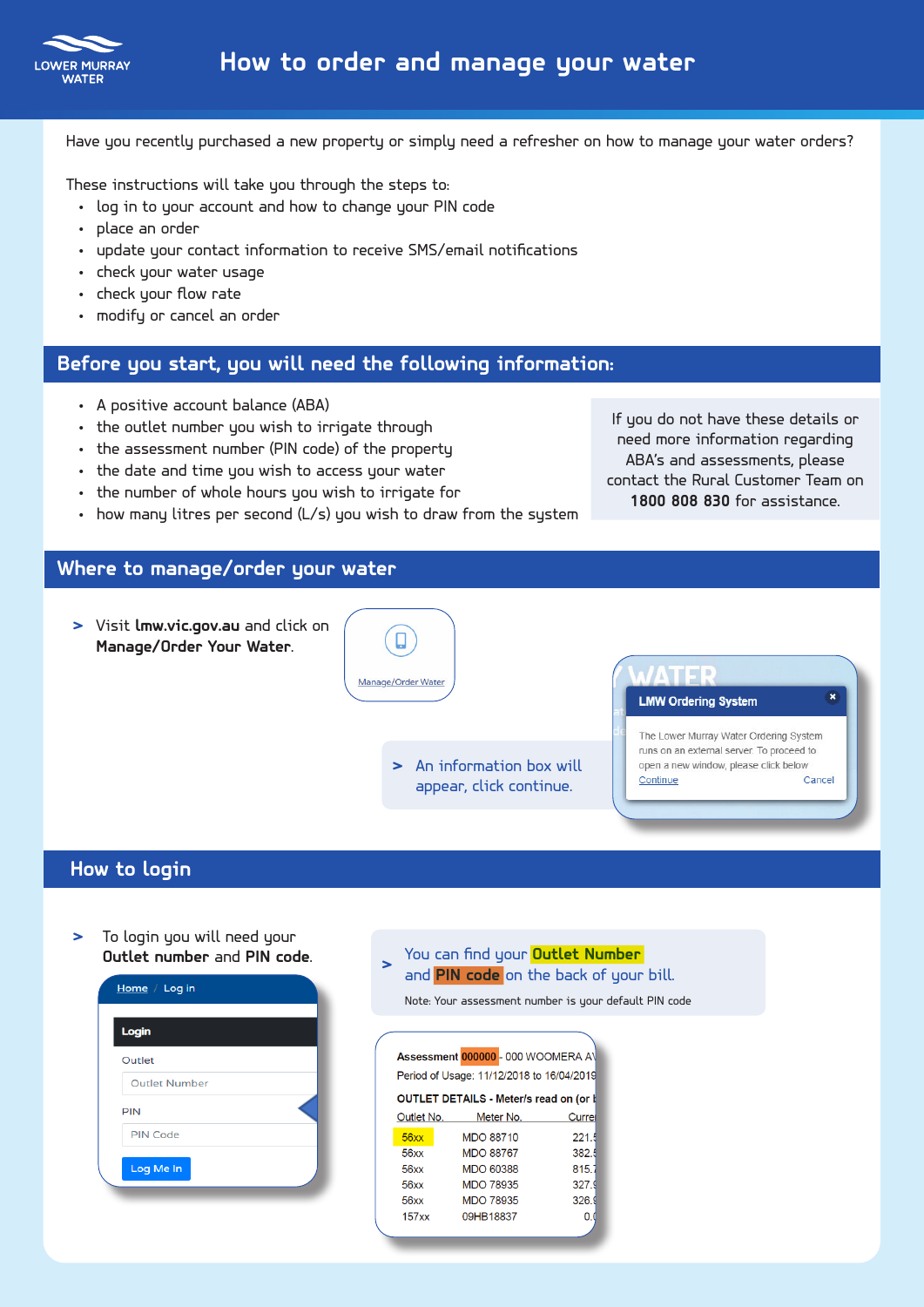# **How to place an order**

# **>** Select **Place an Order**

TIME TO PLACE AN ORDER TIME TO PLACE AN ORDER You can only order between the <mark>maximum</mark> and <mark>minimum</mark> flow rates set for your outlet.

The district/sub station or system you are supplied by is listed in the black banner (in the example below - Red Cliffs - Termination valve).

The numbers in the grid represent the litres per second (L/s) available to be ordered.

|        | Maximum flow rate is 45 L/s - Minimum flow rate is 3 L/s                                          |      |      |      |      |      |      |
|--------|---------------------------------------------------------------------------------------------------|------|------|------|------|------|------|
|        | Red Cliffs - Termination valve - Availability as of 28/01/2022 2:29:42 PM (District Availability) |      |      |      |      |      |      |
| Date   | 0000                                                                                              | 0100 | 0200 | 0300 | 0400 | 0500 | 0600 |
| Fri 28 | 69                                                                                                | 69   | 69   | 69   | 69   | 69   | 69   |
| Sat_29 | 69                                                                                                | 69   | 69   | 69   | 69   | 69   | 69   |
| Sun 30 | 69                                                                                                | 69   | 69   | 69   | 69   | 69   | 69   |
| Mon 31 | 69                                                                                                | 69   | 69   | 69   | 69   | 69   | 69   |
| Tue_01 | 69                                                                                                | 69   | 69   | 69   | 69   | 69   | 39   |
|        |                                                                                                   |      |      |      |      |      |      |

#### John & Joan Citizen - Outlet: 8888

| Red Cliffs - Termination valve - Availability as of 28/01/2022 12:56:13 PM (District Availability) |      |      |      |      |      |      |      |      |      |      |      |      |      |      |      |      |      |      |      |      |      |
|----------------------------------------------------------------------------------------------------|------|------|------|------|------|------|------|------|------|------|------|------|------|------|------|------|------|------|------|------|------|
| Date                                                                                               | 0000 | 0100 | 0200 | 0300 | 0400 | 0500 | 0600 | 0700 | 0800 | 0900 | 1000 | 1100 | 1200 | 1300 | 1400 | 1500 | 1600 | 1700 | 1800 | 1900 | 2000 |
| Fri_28                                                                                             | 69   | 69   | 69   | 69   | 69   | 69   | 69   | 69   | 69   | 69   | 69   | 69   | 69   | 69   | 69   | 69   | 69   | 69   | 69   | 69   | 69   |
| Sat_29                                                                                             | 69   | 69   | 69   | 69   | 69   | 69   | 69   | 69   | 69   | 69   | 69   | 69   | 69   | 69   | 69   | 69   | 69   | 69   | 69   | 69   | 69   |
| Sun_30                                                                                             | 69   | 69   | 69   | 69   | 69   | 69   | 69   | 69   | 69   | 69   | 69   | 69   | 69   | 69   | 69   | 69   | 69   | 69   | 69   | 69   | 69   |
| Mon_31                                                                                             | 69   | 69   | 69   | 69   | 69   | 69   | 69   | 69   | 69   | 69   | 69   | 69   | 69   | 69   | 69   | 69   | 69   | 69   | 69   | 69   | 69   |
| Tue_01                                                                                             | 69   | 69   | 69   | 69   | 69   | 69   | 39   | 39   | 39   | 39   | 39   | 39   | 39   | 39   | 69   | 69   | 69   | 69   | 69   | 69   | 69   |
| Wed 02                                                                                             | 69   | 69   | 69   | 69   | 69   | 69   | 69   | 69   | 69   | 69   | 69   | 69   | 69   | 69   | 69   | 69   | 69   | 69   | 69   | 69   | 69   |
| Thu_03                                                                                             | 69   | 69   | 69   | 69   | 69   | 69   | 69   | 69   | 69   | 69   | 69   | 69   | 69   | 69   | 69   | 69   | 69   | 69   | 69   | 69   | 69   |
| Fri_04                                                                                             | 69   | 69   | 69   | 69   | 69   | 69   | 69   | 69   | 69   | 69   | 69   | 69   | 69   | 69   | 69   | 69   | 69   | 69   | 69   | 69   | 69   |
| Sat_05                                                                                             | 69   | 69   | 69   | 69   | 69   | 69   | 69   | 69   | 69   | 69   | 69   | 69   | 69   | 69   | 69   | 69   | 69   | 69   | 69   | 69   | 69   |
| Sun_06                                                                                             | 69   | 69   | 69   | 69   | 69   | 69   | 69   | 69   | 69   | 69   | 69   | 69   | 69   | 69   | 69   | 69   | 69   | 69   | 69   | 69   | 69   |

 $\overline{a}$ 

You can place a new order on a day and time that starts in the green or white sections. You will not be able to place an order that starts in the purple section but orders can finish within it. BLUE GREEN ALGAE ALERTS ARE ALGAE ALERTS ARE ALGO SENT VIA SMS AND EMAIL

The green area is the 48 hour standby water. If you have used all of your allocated 7-day delivery share, you will still be able to place orders starting and finishing within this timeframe if there is spare capacity left in the system.

The <mark>blue</mark> section shows that a valid order has been placed on your outlet.



SELECT UPDATE INFO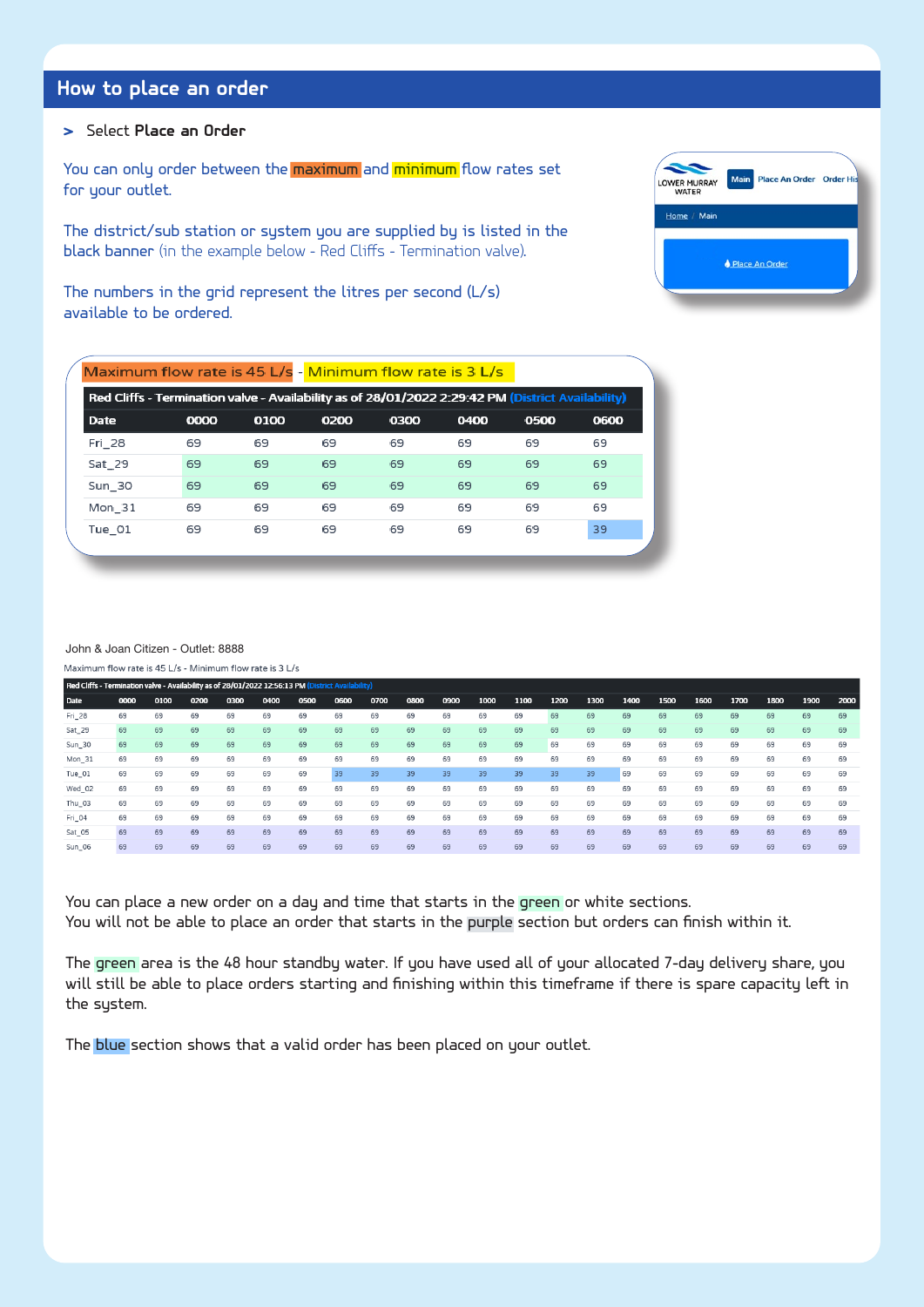# **How to place an order:**

- **1.** enter the start date (the date of the month) **1.** If you want t
- **2.** enter the start time (using 24-hour time format)
- **3.** enter the number of hours
- ENTER SHIFT NUMBER IF NOT REQUIRED ENTER 1 **4.** enter the desired flow rate (in litres per second: L/s)
- **5.** enter the shift number if required (if your property has multiple shifts, this will help you keep track of how many times you've watered each section by checking the order history), If not required, enter 1

 $\frac{1}{100}$  is the month) the month  $\frac{1}{100}$  order - $\mathbb{R}^n$  only fill in the first column.

ENTER SHIFT NUMBER – IF NOT REQUIRED ENTER 1 orders across various days in the HOW TO PLACE AN ORDER If you would like to place multiple ordering period, see the below example.

| <b>RDERM: 31/2/22</b>                                            |                            | ORDER 1 | ORDER 2 | ORDER 3 |  |
|------------------------------------------------------------------|----------------------------|---------|---------|---------|--|
| 8 hours of water required                                        | Place Your New Orders Here |         |         |         |  |
| from 6am at 30L/s                                                | Start Date(s):             | 31      |         |         |  |
|                                                                  | Start Time(s):             | 6       |         |         |  |
| rder #2: 1/3/22                                                  | Hours:                     | 8       |         | 4       |  |
| Same start time, duration and<br>flow rate as order 1, so simply | Flow(s): in $(L/s)$        | 30      |         | 20      |  |
| add the date to the top of the second                            | Shift Number<br>$(s)$ :    |         |         |         |  |
| column.                                                          |                            |         |         |         |  |

 $\#$ 3. 2/3/22  $\#$ 3. 2/3/22, enter  $\#$  Note: enter the date as a whole number (e.g. for 31/2/22, enter 31).

ORDER NO.3 I WANT TO START AT THE SAME TO START AT THE SAME TIME OF SAME TIME OF THE SAME TO START AT THE SAME TO START AT THE SAME TO START AT THE SAME TO START AT THE SAME TO START AT 2010 IN THE SAME TO RUN FOR 4 HRS AT  $\frac{1}{\sqrt{1+\frac{1}{2}}}\cos\left(\frac{1}{2}-\frac{1}{2}\right)$  and  $\frac{1}{\sqrt{1+\frac{1}{2}}}\cos\left(\frac{1}{2}-\frac{1}{2}\right)$  and  $\frac{1}{\sqrt{1+\frac{1}{2}}}\cos\left(\frac{1}{2}-\frac{1}{2}\right)$  and  $\frac{1}{\sqrt{1+\frac{1}{2}}}\sin\left(\frac{1}{2}-\frac{1}{2}\right)$  and  $\frac{1}{\sqrt{1+\frac{1}{2}}}\sin\left(\frac{1}{2}-\frac{1}{2}\right)$  and  $\frac{1}{$  $\mathcal{F}_{\mathcal{A}}$  reduced by the amount you ordered during those times. Tuch 1999, 27 IS THE START TIME START TIME SO I JUST ADD THE DATE AT THE SAME START TIME SO I JUST ADD THE STA<br>Same start time but only 4 hours will  $\blacksquare$  Once your order has been entered, the grid will be highlighted  $\blacksquare$ ./s. This is due to watering a statutuble and a <mark>receipt number</mark> will appear at the top of the screen. AS I'M WATERING A SMALLER SECTION OF MY BLOCK. FILL OUT THE DETAILS FOR ORDER NO. 1 IN THE FIRST COLUMN *Note: the water availability for other users on your system has* 

#### Order Summary

**ORDER1:** 31/2/22

**Order #2: 1/3/22**

**Order #3: 2/3/22**

be required at a reduced flow rate of 20L/s. This is due to watering a

smaller section of a block.

| <b>Start</b> |                   |              |              | Finish     |             |             |       |                   | 25 |
|--------------|-------------------|--------------|--------------|------------|-------------|-------------|-------|-------------------|----|
| неза         | Time <sup>1</sup> | <b>Hours</b> | Amount (L/s) | Day        | <b>Time</b> | Volume (ML) | Shift | <b>Receipt No</b> |    |
| 31/01/2022   | 06:00             |              | 30           | 31/01/2022 | 14:00       | 0.864       |       | 404153            |    |
| 1/02/2022    | 06:00             |              |              | 1/02/2022  | 14:00       | 0.864       |       | 669525            |    |
| 2/02/2022    | 06:00             |              |              | 2/02/2022  | 10:00       | 0.288       |       | 323616            |    |

John & Joan Citizen - Qutlet: 8888 Maximum flow rate is 45 L/s - Minimum flow rate is 3 L/s

|        | Red Cliffs - Termination valve - Availability as of 28/01/2022 3:15:07 PM (District Availability) |      |      |      |      |      |      |      |      |      |      |      |      |      |      |      |      |      |      |      |      |      |      |      |
|--------|---------------------------------------------------------------------------------------------------|------|------|------|------|------|------|------|------|------|------|------|------|------|------|------|------|------|------|------|------|------|------|------|
| Date   | 0000                                                                                              | 0100 | 0200 | 0300 | 0400 | 0500 | 0600 | 0700 | 0800 | 0900 | 1000 | 1100 | 1200 | 1300 | 1400 | 1500 | 1600 | 1700 | 1800 | 1900 | 2000 | 2100 | 2200 | 2300 |
| Fri 28 | 69                                                                                                | 69   | 69   | 69   | 69   | 69   | 69   | 69   | 69   | 69   | 69   | 69   | 69   | 69   | 69   | 69   | 69   | 69   | 69   | 69   | 69   | 69   | 69   | 69   |
| Sat 29 | 69                                                                                                | 69   | 69   | 69   | 69   | 69   | 69   | 69   | 69   | 69   | 69   | 69   | 69   | 69   | 69   | 69   | 69   | 69   | 69   | 69   | 69   | 69   | 69   | 69   |
| Sun 30 | 69                                                                                                | 69   | 69   | 69   | 69   | 69   | 69   | 69   | 69   | 69   | 69   | 69   | 69   | 69   | 69   | 69   | 69   | 69   | 69   | 69   | 69   | 69   | 69   | 69   |
| Mon 31 | 69                                                                                                | 69   | 69   | 69   | 69   | 69   | 39   | 39   | 39   | 39   | 39   | 39   | 39   | 39   | 69   | 69   | 69   | 69   | 69   | 69   | 69   | 69   | 69   | 69   |
| Tue 01 | 69                                                                                                | 69   | 69   | 69   | 69   | 69   |      | 39   | 39   | 39   | 39   | 39   | 39   | 39   | 69   | 69   | 69   | 69   | 69   | 69   | 69   | 69   | 69   | 69   |
| Wed 02 | 69                                                                                                | 69   | 69   | 69   | 69   | 69   |      | 49   | 49   | 49   | 69   | 69   | 69   | 69   | 69   | 69   | 69   | 69   | 69   | 69   | 69   | 69   | 69   | 69   |
| Thu 03 | 69                                                                                                | 69   | 69   | 69   | 69   | 69   | 69   | 69   | 69   | 69   | 69   | 69   | 69   | 69   | 69   | 69   | 69   | 69   | 69   | 69   | 69   | 69   | 69   | 69   |
| Fri 04 | 69                                                                                                | 69   | 69   | 69   | 69   | 69   | 69   | 69   | 69   | 69   | 69   | 69   | 69   | 69   | 69   | 69   | 69   | 69   | 69   | 69   | 69   | 69   | 69   | 69   |
| Sat_05 | 69                                                                                                | 69   | 69   | 69   | 69   | 69   | 69   | 69   | 69   | 69   | 69   | 69   | 69   | 69   | 69   | 69   | 69   | 69   | 69   | 69   | 69   | 69   | 69   | 69   |
| Sun 06 | 69                                                                                                | 69   | 69   | 69   | 69   | 69   | 69   | 69   | 69   | 69   | 69   | 69   | 59   | 69   | 69   | 69   | 69   | 69   | 69   | 69   | 69   | 69   | 69   | 69   |

as failed. Reasons could If a receipt is not issued, the order has failed. Reasons could be:<br>.

**• There is not enough capacity in L/s left in the system**

Availability in L/s is listed as a number on the ordering grid

- **• Your outlet has a minimum notice period** Will be listed on your order page above where you enter the order start date
- NOTE THAT THE WATER AVAILABILITY FOR OTHER USERS ON YOUR SYSTEM HAS REDUCED BY THE AMOUNT Y YOU Have exchanged the code of the code of the code of the second the code of the second the code of the second the code of the second the code of the second the code of the second the code of the second the code of the rere is not enough capacity in L/s left in the **•** You have exceeded your allocated delivery share and **the order is outside of the 48hr standby period**<br>**the order is outside of the 48hr standby period** Compare volume limit (ML) to used total Check capacity share information under ordering grid.
	- **Fig. 3 •** Order overlaps a previously canceled order **by The Amount System Has Reduced By The Amount System Has Re** 
		- **• Order starts in the purple zone on the ordering grid**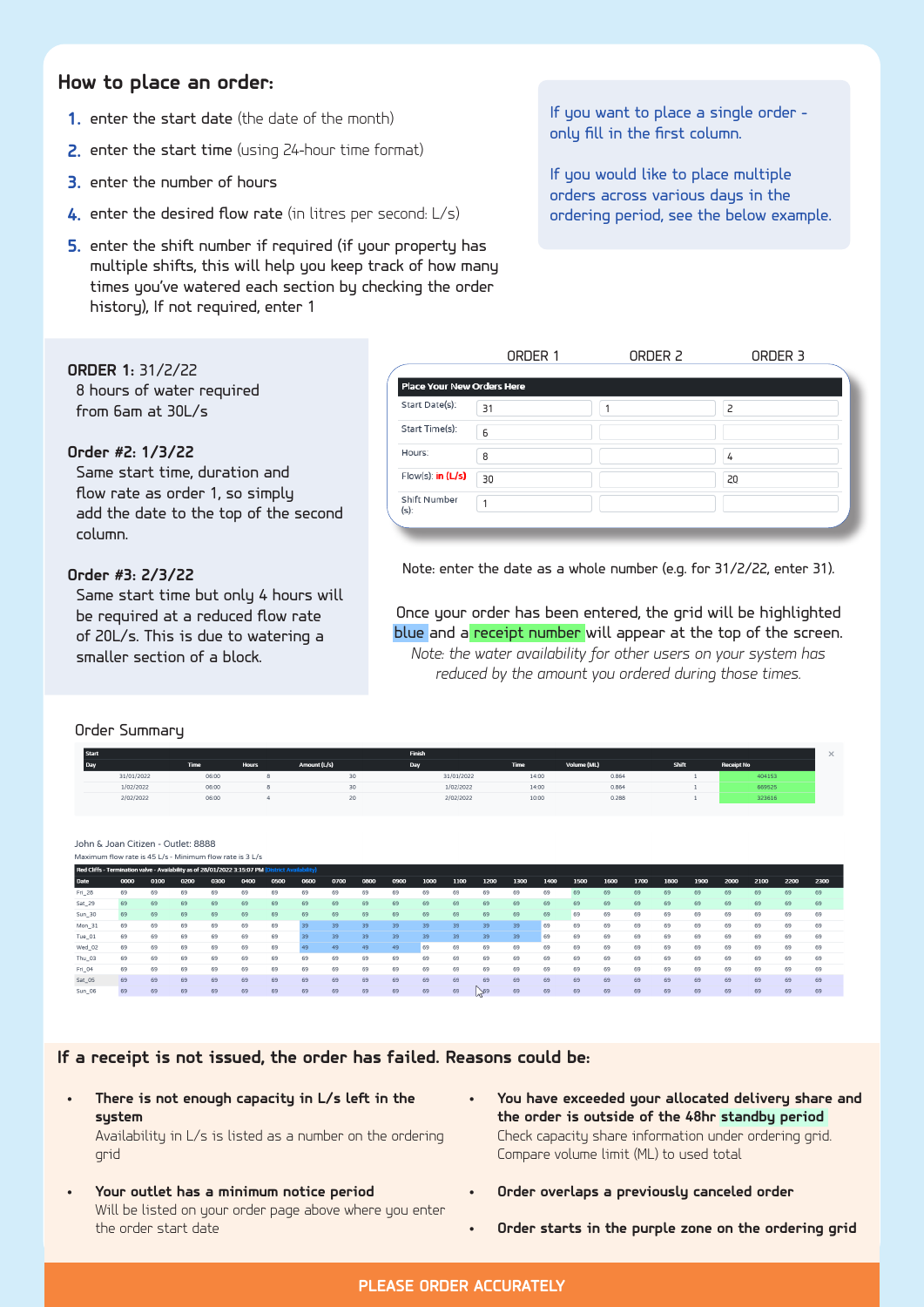# **How to update your contact details**

Keeping your details up-to-date helps us keep in touch via SMS, email and phone calls. This could be to let you know if your order or service has or will be interrupted, as well as issues like blue green algae.

Complete as much information as possible.

- **>** Select **Update Info** on the main page.
- **>** Enter your details and click Submit

Ensure you tick the checkboxes for the fields you are not providing information for. You can enter contact details for up to 3 people.

- **>** To change your PIN, select **Change Login PIN**
- **>** Enter a new PIN and select, **Change PIN**

**For increased security, it is recommended that you change your default PIN code.**

| <b>A</b> Change Login PIN                                |
|----------------------------------------------------------|
| <b>Change Your PIN Code</b>                              |
| Current PIN                                              |
| Enter Current PIN Code                                   |
| New PIN Code                                             |
| Enter New PIN Code (6 to 20 characters - Uppercase/Lower |
|                                                          |
| Repeat New PIN Code                                      |
| Repeat New PIN Code To Confirm                           |
| Set PIN for all Outlets on Assessment Set PIN for Out    |
| <b>Change PIN</b>                                        |



CHANGE YOUR DEFAULT PIN CODE

| Main Contact (Property Manager)              | Alterna      |
|----------------------------------------------|--------------|
| <b>First Name</b>                            | First Nam    |
| John                                         | Joan         |
| <b>Last Name</b>                             | Last Nam     |
| Citizen                                      | Citizen      |
| Mobile Number*                               | Mobile No    |
| $04******$                                   | $04***$      |
| Mobile Nr Not Available                      | This will be |
| This will be used to communicate via SMS     | Phone Nu     |
| Phone Number                                 |              |
|                                              | will NOT     |
| Will NOT be used for SMS                     | This will NO |
| This will NOT be used to communicate via SMS | Email        |
| Fmail *                                      | Email        |
| Email                                        |              |
| Email Not Available                          |              |
|                                              |              |
| * Mandatory                                  |              |
|                                              |              |

THIS HELPS LMW KEEP IN TOUCH VIA SMS AND PHONE CALLS IF YOUR ORDER OF YOUR ORDER OF YOUR ORDER OF YOUR ORDER O

ENTER CONTACT DETAILS FOR UP TO 3 PE0PLE

# **How to check your water usage**

Your **ABA** must always have a positive balance.



| Log in and select <b>Assessment</b> at the top of the<br>page to check your Allocation Account (ABA). | <b>ABA Summary</b>         |          |
|-------------------------------------------------------------------------------------------------------|----------------------------|----------|
| Your ABA Summary shows your current balance.                                                          | <b>Inflows</b>             | Vol (ML) |
|                                                                                                       | Net Carryover at July 1    | 2.024    |
| You also need to make allowance for any usage since<br>your last meter reading.                       | Seasonal allocation issued | 2.820    |
|                                                                                                       | Trade in                   | 0.000    |
| Please note: Domestic and Stock meters are read 3                                                     | Total Inflows              | 4.844    |
| times a year.                                                                                         | ABA Balance                | 4.844    |
|                                                                                                       |                            |          |

**>** Calculate your current ABA balance

Go to the bottom of the page and enter your current meter reading.

To calculate the usage you will need to subtract from your **ABA balance**.

| <b>Optional Enter Current</b><br>Reading(s) | <b>Estimated</b> |                                               |
|---------------------------------------------|------------------|-----------------------------------------------|
| 13.985                                      | 0.745            | <b>Estimated Water Used</b><br><b>To Date</b> |
| Calculate                                   | 0.745            | <b>Total Estimated Usage</b>                  |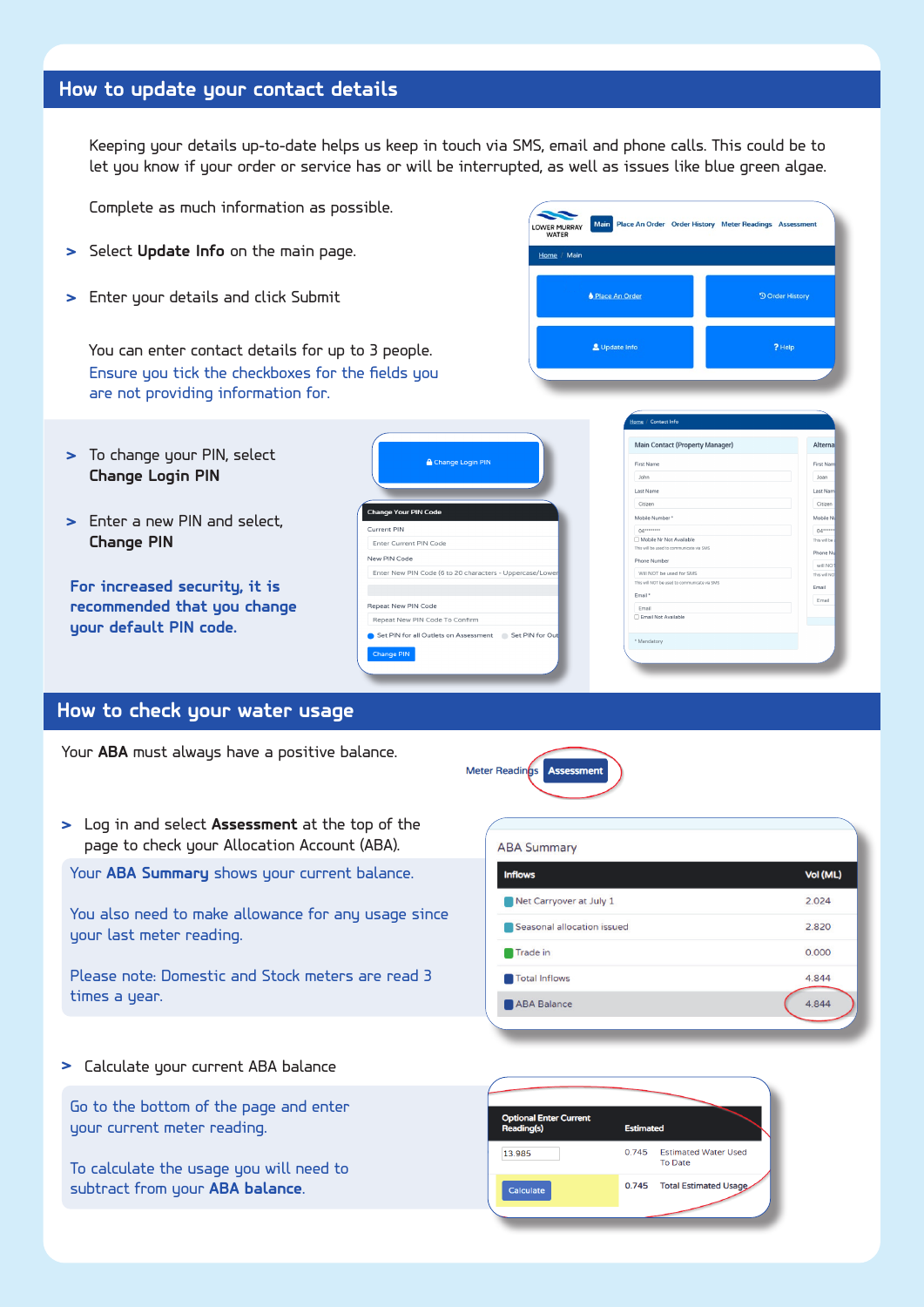# How to check if you are ordering the correct flow rate HOW TO CHECK IF YOU ARE ORDERING THE CORRECT FLOW RATE

If your meter is telemetered, you will have a live flow tab at the top of your screen. the top of the the theory HOW TO CHECK IF YOU ARE ORDERING THE CORRECT FLOW RATE If the detawort ovil e oved lips you bogate The time  $\epsilon$  of the  $\epsilon$  $I$  and  $I$  is the flow table the top of  $\mu$ The Tion cop of

 $\mathbb{E}_{\mathbf{z}}$  and  $\mathbb{E}_{\mathbf{z}}$  and  $\mathbb{E}_{\mathbf{z}}$  and  $\mathbb{E}_{\mathbf{z}}$  and  $\mathbb{E}_{\mathbf{z}}$  and  $\mathbb{E}_{\mathbf{z}}$ 

 $\mathbb{E}_{\mathbf{z}}$  and  $\mathbb{E}_{\mathbf{z}}$  and  $\mathbb{E}_{\mathbf{z}}$  and  $\mathbb{E}_{\mathbf{z}}$  and  $\mathbb{E}_{\mathbf{z}}$  and  $\mathbb{E}_{\mathbf{z}}$ 

 $\mathbb{E}_{\mathbf{z}}$  and  $\mathbb{E}_{\mathbf{z}}$  and  $\mathbb{E}_{\mathbf{z}}$  and  $\mathbb{E}_{\mathbf{z}}$  and  $\mathbb{E}_{\mathbf{z}}$  and  $\mathbb{E}_{\mathbf{z}}$ 

HOW TO CHECK IF YOU ARE ORDERING THE CORRECT FLOW RATE

- **>** Select LiveFlow
- **>** Select Flow Rate



# **How to modify or cancel an order**

**>** At the bottom of the order page, all spp.op.natellander, and riseted modify. T<sub>3</sub>-7 - <sup>- -</sup> Tick cancel or modify for the appropriate order, then select Modify/Cancel Order.  $\blacksquare$ THEN THEN A NOTIFICATION WILL APPEAR AT THE TOP OF THE SCREEN STATING THE At the bottom of the order page, all current orders are visible with cancel and modify tick box options. ORDER WAS SUCCESSFULLY CANCEL<br>ORDER WAS SUCCESSFULLY CANCELLED<br>NUMBER FOR

| low to modify or cancel an order <b>than</b>                                                                                                                                                                                        |
|-------------------------------------------------------------------------------------------------------------------------------------------------------------------------------------------------------------------------------------|
|                                                                                                                                                                                                                                     |
|                                                                                                                                                                                                                                     |
|                                                                                                                                                                                                                                     |
| > At the bottom of the order page, all current orders are visible with cancel and modify t<br>Tick cancel or modify for the appropriate order, then select Modify/Cancel Order.                                                     |
|                                                                                                                                                                                                                                     |
|                                                                                                                                                                                                                                     |
|                                                                                                                                                                                                                                     |
| Once an order has started, you will not be able to cancel it. Please call the Irrigation Order Number for<br>assistance:                                                                                                            |
|                                                                                                                                                                                                                                     |
|                                                                                                                                                                                                                                     |
|                                                                                                                                                                                                                                     |
| Irrigation districts order number (for help with internet ordering. 8am - 4pm weekdays) (03) 5051 0795<br>Cancellation/alteration message service (to cancel or modify an order after hours) (03) 5051 0796                         |
|                                                                                                                                                                                                                                     |
|                                                                                                                                                                                                                                     |
|                                                                                                                                                                                                                                     |
| Start<br>المراجعة المراجعة المراجعة المراجعة المراجعة المراجعة المراجعة المراجعة المراجعة المراجعة المراجعة المراجعة ال<br>المراجعة المراجعة المراجعة المراجعة المراجعة المراجعة المراجعة المراجعة المراجعة المراجعة المراجعة المرا |
|                                                                                                                                                                                                                                     |
|                                                                                                                                                                                                                                     |

| Current orders for outlet 8888 |             |              |              |        |       |             |       |                   |        |        |  |  |
|--------------------------------|-------------|--------------|--------------|--------|-------|-------------|-------|-------------------|--------|--------|--|--|
| <b>Start</b>                   |             |              |              | Finish |       |             |       |                   |        |        |  |  |
| Day                            | <b>Time</b> | <b>Hours</b> | Amount (I/s) | Day    | Time  | Volume (MI) | Shift | <b>Receipt No</b> | Cancel | Modify |  |  |
| Mon 31                         | 06:00       |              | 30           | Mon 31 | 14:00 | 0.864       |       | 404153            |        |        |  |  |
| Tue 01                         | 06:00       |              | 30           | Tue 01 | 14:00 | 0.864       |       | 669525            |        |        |  |  |
| Wed 02                         | 06:00       |              | 20           | Wed 02 | 10:00 | 0.288       |       | 323616            |        |        |  |  |
| Modify / Cancel Order          |             |              |              |        |       |             |       |                   |        |        |  |  |

If canceling, a notification will appear at the top of the screen stating the order was successfully canceled and the order will disappear from the grid. at the ton of the screen stating the

| select Submit.                                  |  |  |  |
|-------------------------------------------------|--|--|--|
| the contract of the contract of the contract of |  |  |  |
|                                                 |  |  |  |
|                                                 |  |  |  |
|                                                 |  |  |  |
|                                                 |  |  |  |
|                                                 |  |  |  |
|                                                 |  |  |  |
|                                                 |  |  |  |
|                                                 |  |  |  |
|                                                 |  |  |  |
|                                                 |  |  |  |